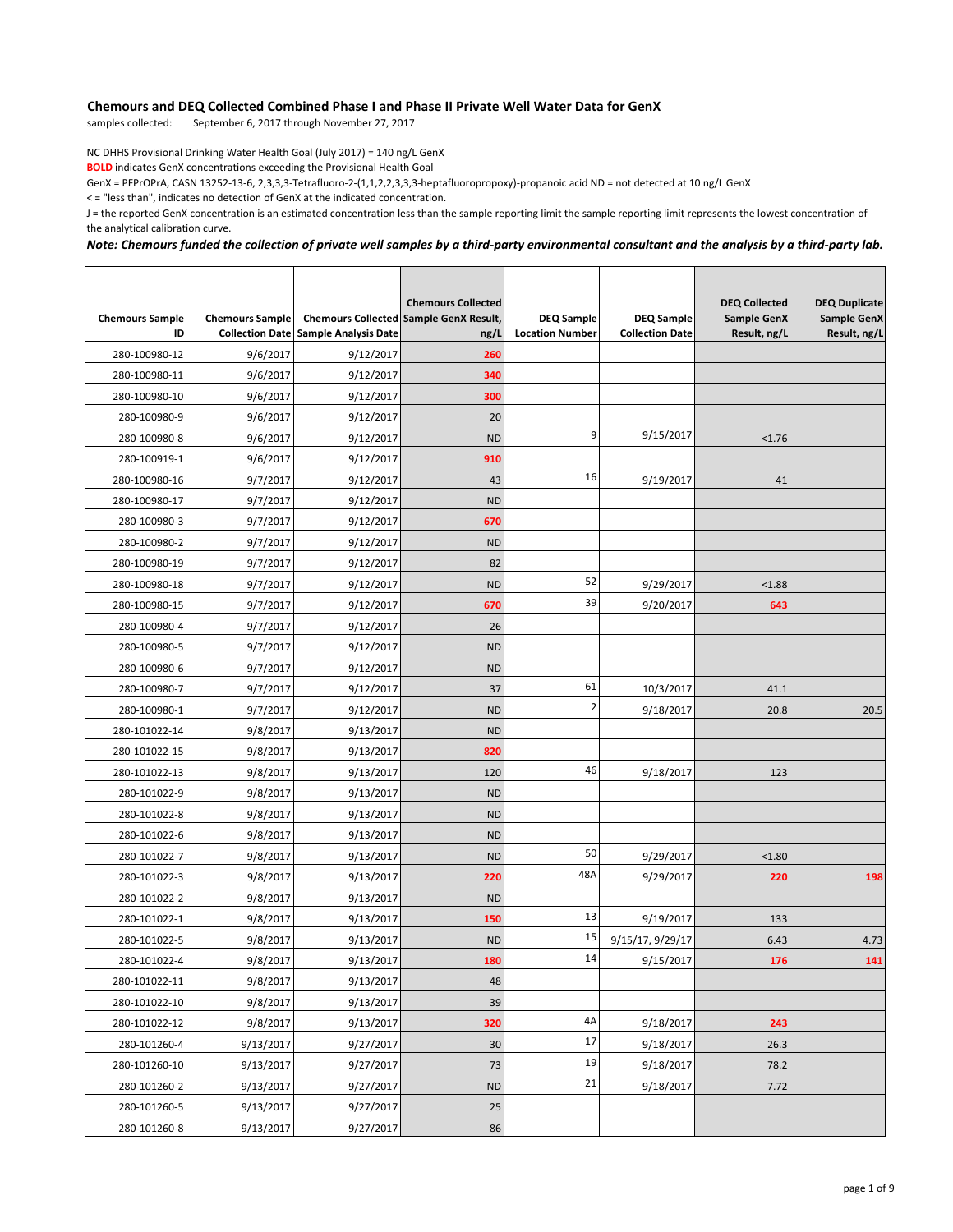| <b>Chemours Sample</b> | <b>Chemours Sample</b> |                             | <b>Chemours Collected</b><br>Chemours Collected Sample GenX Result, | <b>DEQ Sample</b>      | <b>DEQ Sample</b>      | <b>DEQ Collected</b><br><b>Sample GenX</b> | <b>DEQ Duplicate</b><br><b>Sample GenX</b> |
|------------------------|------------------------|-----------------------------|---------------------------------------------------------------------|------------------------|------------------------|--------------------------------------------|--------------------------------------------|
| ID                     | <b>Collection Date</b> | <b>Sample Analysis Date</b> | ng/L                                                                | <b>Location Number</b> | <b>Collection Date</b> | Result, ng/L                               | Result, ng/L                               |
| 280-101260-6           | 9/13/2017              | 9/27/2017                   | 29                                                                  | 56                     | 10/3/2017              | 35.5                                       | 39.0                                       |
| 280-101260-7           | 9/13/2017              | 9/27/2017                   | 350                                                                 | 59                     | 10/3/2017              | 318                                        |                                            |
| 280-101260-9           | 9/13/2017              | 9/27/2017                   | 35                                                                  |                        |                        |                                            |                                            |
| 280-101260-3           | 9/13/2017              | 9/27/2017                   | <b>ND</b>                                                           | 51                     | 9/29/2017              | 0.920J                                     |                                            |
| 280-101260-1           | 9/13/2017              | 9/27/2017                   | 51                                                                  | 3                      | 9/20/2017              | 55.2                                       |                                            |
| 280-101260-14          | 9/14/2017              | 9/27/2017                   | 11                                                                  |                        |                        |                                            |                                            |
| 280-101260-17          | 9/14/2017              | 9/27/2017                   | 730                                                                 |                        |                        |                                            |                                            |
| 280-101260-18          | 9/14/2017              | 9/27/2017                   | 1300                                                                |                        |                        |                                            |                                            |
| 280-101260-15          | 9/14/2017              | 9/27/2017                   | <b>ND</b>                                                           |                        |                        |                                            |                                            |
| 280-101260-16          | 9/14/2017              | 9/27/2017                   | 67                                                                  |                        |                        |                                            |                                            |
| 280-101260-12          | 9/14/2017              | 9/27/2017                   | 85                                                                  | 49                     | 9/29/2017              | 236                                        |                                            |
| 280-101260-13          | 9/14/2017              | 9/27/2017                   | 94                                                                  |                        |                        |                                            |                                            |
| 280-101278-5           | 9/15/2017              | 9/22/2017                   | <b>ND</b>                                                           | 22                     | 9/15/2017              | 0.684J                                     |                                            |
| 280-101278-3           | 9/15/2017              | 9/22/2017                   | 160                                                                 |                        |                        |                                            |                                            |
| 280-101278-2           | 9/15/2017              | 9/22/2017                   | 14                                                                  |                        |                        |                                            |                                            |
| 280-101278-9           | 9/15/2017              | 9/22/2017                   | 260                                                                 |                        |                        |                                            |                                            |
| 280-101278-4           | 9/15/2017              | 9/22/2017                   | 330                                                                 | 8                      | 9/21/2017              | 343                                        |                                            |
| 280-101278-7           | 9/15/2017              | 9/22/2017                   | 530                                                                 |                        |                        |                                            |                                            |
| 280-101278-1           | 9/15/2017              | 9/22/2017                   | 660                                                                 |                        |                        |                                            |                                            |
| 280-101278-8           | 9/15/2017              | 9/22/2017                   | <b>ND</b>                                                           |                        |                        |                                            |                                            |
| 280-101405-2           | 9/18/2017              | 9/22/2017                   | <b>ND</b>                                                           | 5                      | 9/20/2017              | 2.29                                       |                                            |
| 280-101405-1           | 9/18/2017              | 9/22/2017                   | 430                                                                 |                        |                        |                                            |                                            |
| 280-101405-6           | 9/19/2017              | 9/22/2017                   | 62                                                                  | 45                     | 9/15/2017              | 76.9                                       |                                            |
| 280-101405-5           | 9/19/2017              | 9/22/2017                   | 400                                                                 | 29                     | 9/19/2017              | 238                                        |                                            |
| 280-101390-1           | 9/19/2017              | 9/22/2017                   | <b>ND</b>                                                           |                        |                        |                                            |                                            |
| 280-101390-3           | 9/19/2017              | 9/22/2017                   | <b>ND</b>                                                           |                        |                        |                                            |                                            |
| 280-101390-2           | 9/19/2017              | 9/22/2017                   | 890                                                                 |                        |                        |                                            |                                            |
| 280-101505-6           | 9/20/2017              | 9/28/2017                   | 43                                                                  |                        |                        |                                            |                                            |
| 280-101455-4           | 9/20/2017              | 9/27/2017                   | <b>ND</b>                                                           |                        |                        |                                            |                                            |
| 280-101505-5           | 9/20/2017              | 9/28/2017                   | 280                                                                 |                        |                        |                                            |                                            |
| 280-101505-3           | 9/20/2017              | 9/28/2017                   | 64                                                                  | 57                     | 9/29/2017              | 83.8                                       |                                            |
| 280-101455-7           | 9/20/2017              | 9/27/2017                   | <b>ND</b>                                                           |                        |                        |                                            |                                            |
| 280-101455-6           | 9/20/2017              | 9/27/2017                   | <b>ND</b>                                                           |                        |                        |                                            |                                            |
| 280-101455-3           | 9/20/2017              | 9/27/2017                   | 67                                                                  |                        |                        |                                            |                                            |
| 280-101455-5           | 9/20/2017              | 9/27/2017                   | <b>ND</b>                                                           |                        |                        |                                            |                                            |
| 280-101455-2           | 9/20/2017              | 9/27/2017                   | 36                                                                  |                        |                        |                                            |                                            |
| 280-101455-8           | 9/20/2017              | 9/27/2017                   | <b>ND</b>                                                           |                        |                        |                                            |                                            |
| 280-101505-4           | 9/21/2017              | 9/28/2017                   | 170                                                                 |                        |                        |                                            |                                            |
| 280-101505-2           |                        |                             | 53                                                                  | 27                     |                        | 60.8                                       |                                            |
|                        | 9/21/2017              | 9/28/2017                   | 170                                                                 | 28                     | 9/15/2017              |                                            |                                            |
| 280-101505-1           | 9/21/2017              | 9/28/2017                   |                                                                     |                        | 9/15/2017              | 159                                        |                                            |
| 280-101524-7           | 9/22/2017              | 9/28/2017                   | <b>ND</b>                                                           |                        |                        |                                            |                                            |
| 280-101524-8           | 9/22/2017              | 9/28/2017                   | 250                                                                 | 54                     |                        |                                            |                                            |
| 280-101524-9           | 9/22/2017              | 9/28/2017                   | 24                                                                  |                        | 9/29/2017              | 39.2                                       |                                            |
| 280-101524-10          | 9/22/2017              | 9/28/2017                   | <b>ND</b>                                                           |                        |                        |                                            |                                            |
| 280-101623-1           | 9/25/2017              | 10/5/2017                   | 1000                                                                |                        |                        |                                            |                                            |
| 280-101623-2           | 9/25/2017              | 10/5/2017                   | 24                                                                  |                        |                        |                                            |                                            |
| 280-101623-4           | 9/25/2017              | 10/5/2017                   | 810                                                                 |                        |                        |                                            |                                            |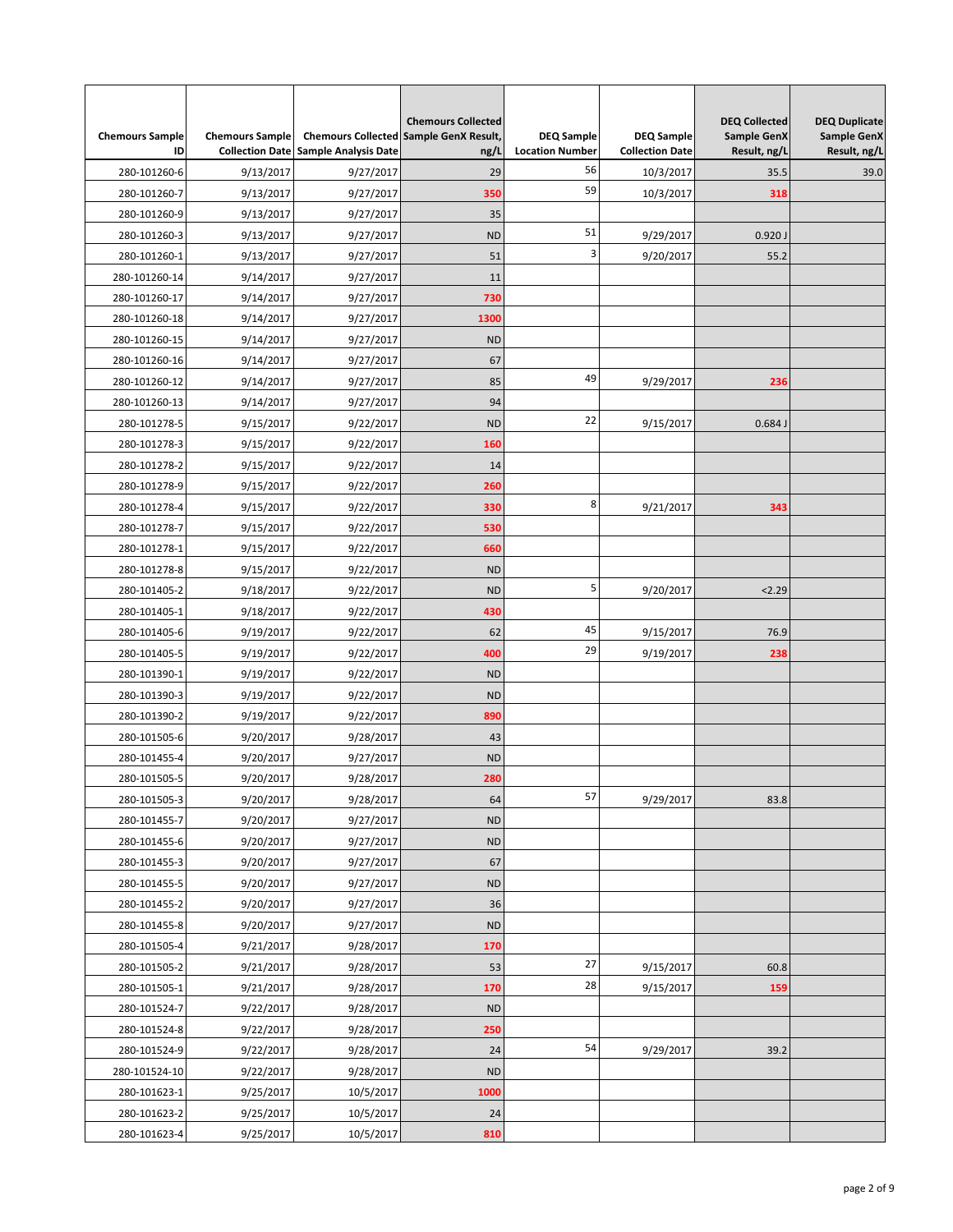| <b>Chemours Sample</b><br>ID | <b>Chemours Sample</b> | <b>Collection Date Sample Analysis Date</b> | <b>Chemours Collected</b><br><b>Chemours Collected Sample GenX Result,</b><br>ng/L | <b>DEQ Sample</b><br><b>Location Number</b> | <b>DEQ Sample</b><br><b>Collection Date</b> | <b>DEQ Collected</b><br><b>Sample GenX</b><br>Result, ng/L | <b>DEQ Duplicate</b><br><b>Sample GenX</b><br>Result, ng/L |
|------------------------------|------------------------|---------------------------------------------|------------------------------------------------------------------------------------|---------------------------------------------|---------------------------------------------|------------------------------------------------------------|------------------------------------------------------------|
| 280-101623-3                 | 9/25/2017              | 10/5/2017                                   | 940                                                                                |                                             |                                             |                                                            |                                                            |
| 280-101752-7                 | 9/28/2017              | 10/5/2017                                   | <b>ND</b>                                                                          |                                             |                                             |                                                            |                                                            |
|                              |                        |                                             | 27                                                                                 |                                             |                                             |                                                            |                                                            |
| 280-101752-6                 | 9/28/2017              | 10/5/2017                                   |                                                                                    |                                             |                                             |                                                            |                                                            |
| 280-101752-5                 | 9/28/2017              | 10/5/2017<br>10/5/2017                      | 110                                                                                |                                             |                                             |                                                            |                                                            |
| 280-101752-3                 | 9/28/2017              |                                             | 930                                                                                |                                             |                                             |                                                            |                                                            |
| 280-101752-1                 | 9/28/2017              | 10/5/2017                                   | 600                                                                                |                                             |                                             |                                                            |                                                            |
| 280-101752-8                 | 9/28/2017              | 10/5/2017                                   | <b>ND</b>                                                                          |                                             |                                             |                                                            |                                                            |
| 280-101752-4                 | 9/28/2017              | 10/5/2017                                   | <b>ND</b>                                                                          |                                             |                                             |                                                            |                                                            |
| 280-101940-2                 | 10/2/2017              | 10/16/2017                                  | 400                                                                                |                                             |                                             |                                                            |                                                            |
| 280-101940-1                 | 10/3/2017              | 10/16/2017                                  | 360                                                                                |                                             |                                             |                                                            |                                                            |
| 280-102107-5                 | 10/5/2017              | 10/20/2017                                  | 90                                                                                 |                                             |                                             |                                                            |                                                            |
| 280-102107-4                 | 10/5/2017              | 10/20/2017                                  | 350                                                                                |                                             |                                             |                                                            |                                                            |
| 280-102107-3                 | 10/5/2017              | 10/20/2017                                  | 140                                                                                |                                             |                                             |                                                            |                                                            |
| 280-102107-6                 | 10/5/2017              | 10/20/2017                                  | 370                                                                                |                                             |                                             |                                                            |                                                            |
| 280-102107-9                 | 10/5/2017              | 10/20/2017                                  | 170                                                                                |                                             |                                             |                                                            |                                                            |
| 280-102107-8                 | 10/5/2017              | 10/20/2017                                  | 190                                                                                |                                             |                                             |                                                            |                                                            |
| 280-102107-7                 | 10/5/2017              | 10/20/2017                                  | 420                                                                                |                                             |                                             |                                                            |                                                            |
| 280-102107-2                 | 10/5/2017              | 10/20/2017                                  | 430                                                                                |                                             |                                             |                                                            |                                                            |
| 280-102107-11                | 10/6/2017              | 10/20/2017                                  | <b>ND</b>                                                                          |                                             |                                             |                                                            |                                                            |
| 280-102107-10                | 10/6/2017              | 10/20/2017                                  | <b>ND</b>                                                                          |                                             |                                             |                                                            |                                                            |
| 280-102107-15                | 10/6/2017              | 10/20/2017                                  | 19                                                                                 |                                             |                                             |                                                            |                                                            |
| 280-102107-14                | 10/6/2017              | 10/20/2017                                  | 230                                                                                |                                             |                                             |                                                            |                                                            |
| 280-102107-13                | 10/6/2017              | 10/20/2017                                  | 140                                                                                |                                             |                                             |                                                            |                                                            |
| 280-102180-7                 | 10/10/2017             | 10/23/2017                                  | 120                                                                                |                                             |                                             |                                                            |                                                            |
| 280-102180-9                 | 10/10/2017             | 10/23/2017                                  | 170                                                                                |                                             |                                             |                                                            |                                                            |
| 280-102180-8                 | 10/10/2017             | 10/23/2017                                  | 110                                                                                |                                             |                                             |                                                            |                                                            |
| 280-102180-5                 | 10/10/2017             | 10/23/2017                                  | 120                                                                                |                                             |                                             |                                                            |                                                            |
| 280-102180-2                 | 10/10/2017             | 10/23/2017                                  | <b>ND</b>                                                                          |                                             |                                             |                                                            |                                                            |
| 280-102180-1                 | 10/10/2017             | 10/23/2017                                  | <b>ND</b>                                                                          |                                             |                                             |                                                            |                                                            |
| 280-102180-4                 | 10/10/2017             | 10/23/2017                                  | 120                                                                                |                                             |                                             |                                                            |                                                            |
| 280-102180-3                 | 10/10/2017             | 10/23/2017                                  | 10                                                                                 |                                             |                                             |                                                            |                                                            |
| 280-102380-7                 | 10/11/2017             | 10/26/2017                                  | 98                                                                                 |                                             |                                             |                                                            |                                                            |
| 280-102380-6                 | 10/11/2017             | 10/26/2017                                  | 87                                                                                 |                                             |                                             |                                                            |                                                            |
| 280-102380-3                 | 10/12/2017             | 10/26/2017                                  | 84                                                                                 |                                             |                                             |                                                            |                                                            |
| 280-102380-1                 | 10/12/2017             | 10/26/2017                                  | 77                                                                                 |                                             |                                             |                                                            |                                                            |
| 280-102380-4                 | 10/12/2017             | 10/26/2017                                  | 50                                                                                 |                                             |                                             |                                                            |                                                            |
| 280-102380-2                 | 10/12/2017             | 10/26/2017                                  | <b>ND</b>                                                                          |                                             |                                             |                                                            |                                                            |
| 280-102379-3                 | 10/13/2017             | 10/27/2017                                  | <b>ND</b>                                                                          |                                             |                                             |                                                            |                                                            |
| 280-102379-6                 | 10/13/2017             | 10/27/2017                                  | 1100                                                                               |                                             |                                             |                                                            |                                                            |
| 280-102379-4                 | 10/13/2017             | 10/27/2017                                  | <b>ND</b>                                                                          |                                             |                                             |                                                            |                                                            |
| 280-102379-1                 | 10/13/2017             | 10/27/2017                                  | 33                                                                                 |                                             |                                             |                                                            |                                                            |
| 280-102379-2                 | 10/13/2017             | 10/27/2017                                  | 24                                                                                 |                                             |                                             |                                                            |                                                            |
| 280-102494-1                 | 10/16/2017             | 10/30/2017                                  | <b>ND</b>                                                                          |                                             |                                             |                                                            |                                                            |
| 280-102494-2                 | 10/16/2017             | 10/30/2017                                  | <b>ND</b>                                                                          |                                             |                                             |                                                            |                                                            |
| 280-102517-9                 | 10/16/2017             | 10/30/2017                                  | 60                                                                                 |                                             |                                             |                                                            |                                                            |
| 280-102494-3                 | 10/16/2017             | 10/30/2017                                  | 57                                                                                 |                                             |                                             |                                                            |                                                            |
| 280-102494-4                 | 10/16/2017             | 10/30/2017                                  | $77\,$                                                                             |                                             |                                             |                                                            |                                                            |
|                              |                        |                                             |                                                                                    |                                             |                                             |                                                            |                                                            |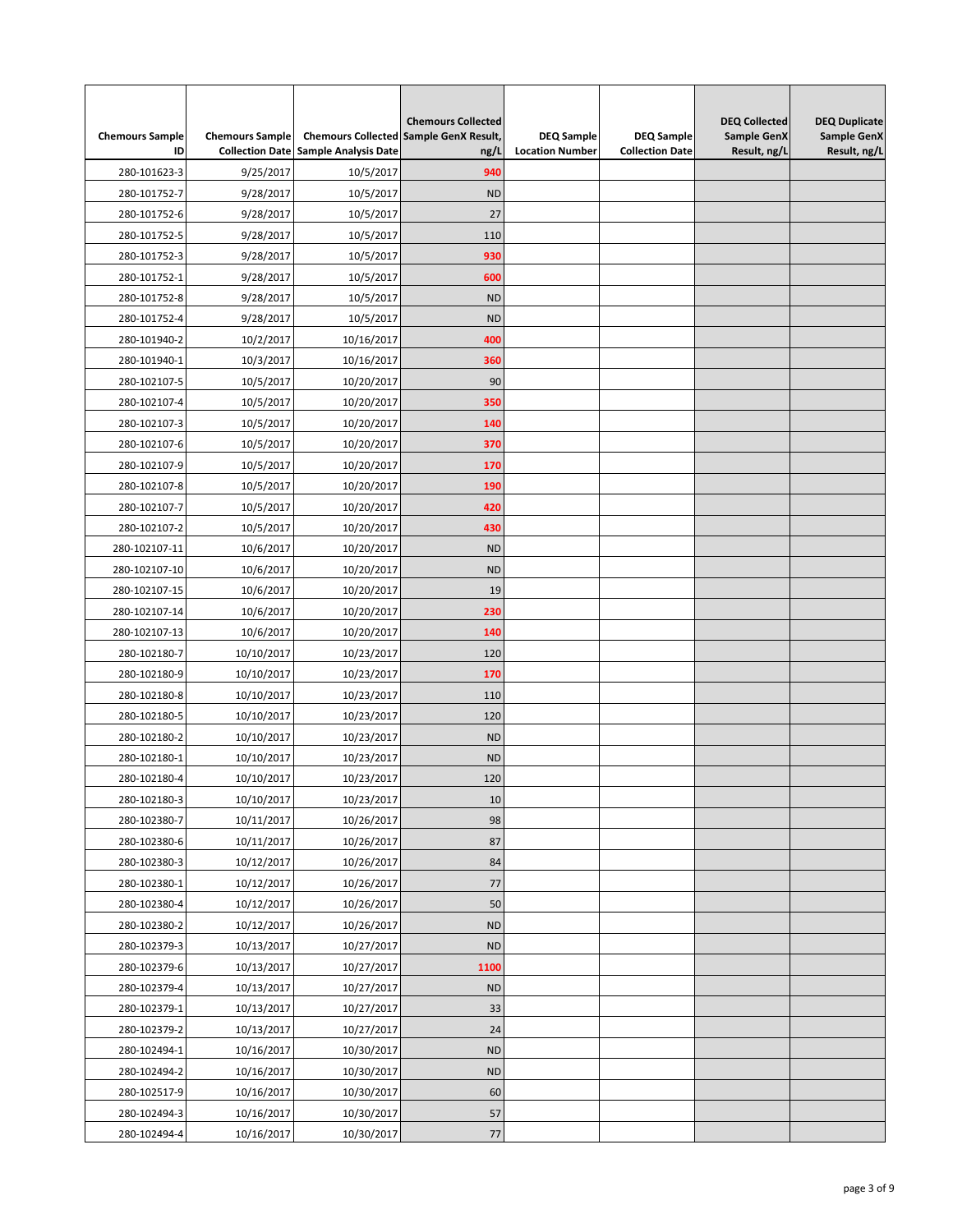| <b>Chemours Sample</b><br>ID | <b>Chemours Sample</b><br><b>Collection Date</b> | <b>Sample Analysis Date</b> | <b>Chemours Collected</b><br>Chemours Collected Sample GenX Result,<br>ng/L | <b>DEQ Sample</b><br><b>Location Number</b> | <b>DEQ Sample</b><br><b>Collection Date</b> | <b>DEQ Collected</b><br>Sample GenX<br>Result, ng/L | <b>DEQ Duplicate</b><br><b>Sample GenX</b><br>Result, ng/L |
|------------------------------|--------------------------------------------------|-----------------------------|-----------------------------------------------------------------------------|---------------------------------------------|---------------------------------------------|-----------------------------------------------------|------------------------------------------------------------|
| 280-102494-5                 | 10/16/2017                                       | 10/30/2017                  | <b>ND</b>                                                                   |                                             |                                             |                                                     |                                                            |
| 280-102517-16                | 10/16/2017                                       | 10/30/2017                  | 50                                                                          |                                             |                                             |                                                     |                                                            |
| 280-102517-13                | 10/16/2017                                       | 10/30/2017                  | 36                                                                          |                                             |                                             |                                                     |                                                            |
| 280-102517-14                | 10/16/2017                                       | 10/30/2017                  | 34                                                                          |                                             |                                             |                                                     |                                                            |
| 280-102517-15                | 10/16/2017                                       | 10/30/2017                  | <b>ND</b>                                                                   |                                             |                                             |                                                     |                                                            |
| 280-102517-22                | 10/16/2017                                       | 10/30/2017                  | 20                                                                          |                                             |                                             |                                                     |                                                            |
| 280-102517-21                | 10/16/2017                                       | 10/30/2017                  | 30                                                                          |                                             |                                             |                                                     |                                                            |
| 280-102517-19                | 10/16/2017                                       | 10/30/2017                  | 98                                                                          |                                             |                                             |                                                     |                                                            |
| 280-102517-11                | 10/16/2017                                       | 10/30/2017                  | 20                                                                          |                                             |                                             |                                                     |                                                            |
| 280-102517-12                | 10/16/2017                                       | 10/30/2017                  | 19                                                                          |                                             |                                             |                                                     |                                                            |
| 280-102517-10                | 10/16/2017                                       | 10/30/2017                  | 14                                                                          |                                             |                                             |                                                     |                                                            |
| 280-102517-1                 | 10/17/2017                                       | 10/30/2017                  | 33                                                                          |                                             |                                             |                                                     |                                                            |
| 280-102517-4                 | 10/17/2017                                       | 10/30/2017                  | 250                                                                         |                                             |                                             |                                                     |                                                            |
| 280-102517-3                 | 10/17/2017                                       | 10/30/2017                  | 37                                                                          |                                             |                                             |                                                     |                                                            |
| 280-102562-1                 | 10/17/2017                                       | 10/31/2017                  | 400                                                                         |                                             |                                             |                                                     |                                                            |
| 280-102562-4                 | 10/17/2017                                       | 10/31/2017                  | 390                                                                         |                                             |                                             |                                                     |                                                            |
| 280-102562-5                 | 10/17/2017                                       | 10/31/2017                  | 410                                                                         |                                             |                                             |                                                     |                                                            |
| 280-102562-2                 |                                                  |                             | 380                                                                         |                                             |                                             |                                                     |                                                            |
|                              | 10/17/2017                                       | 10/31/2017                  | 360                                                                         |                                             |                                             |                                                     |                                                            |
| 280-102562-3                 | 10/17/2017                                       | 10/31/2017                  | 350                                                                         |                                             |                                             |                                                     |                                                            |
| 280-102517-2                 | 10/17/2017                                       | 10/30/2017                  |                                                                             |                                             |                                             |                                                     |                                                            |
| 280-102562-8<br>280-102562-6 | 10/17/2017                                       | 11/1/2017                   | <b>ND</b><br>47                                                             |                                             |                                             |                                                     |                                                            |
|                              | 10/17/2017                                       | 11/1/2017                   | <b>ND</b>                                                                   |                                             |                                             |                                                     |                                                            |
| 280-102562-7                 | 10/17/2017                                       | 11/1/2017                   |                                                                             |                                             |                                             |                                                     |                                                            |
| 280-102517-34                | 10/17/2017                                       | 10/31/2017                  | 26                                                                          |                                             |                                             |                                                     |                                                            |
| 280-102517-35                | 10/17/2017                                       | 10/31/2017                  | 21                                                                          |                                             |                                             |                                                     |                                                            |
| 280-102517-7                 | 10/17/2017                                       | 10/30/2017                  | 74                                                                          |                                             |                                             |                                                     |                                                            |
| 280-102517-33                | 10/17/2017                                       | 10/31/2017                  | 110                                                                         |                                             |                                             |                                                     |                                                            |
| 280-102517-31                | 10/17/2017                                       | 10/31/2017                  | <b>ND</b>                                                                   |                                             |                                             |                                                     |                                                            |
| 280-102517-32                | 10/17/2017                                       | 10/31/2017                  | <b>ND</b>                                                                   |                                             |                                             |                                                     |                                                            |
| 280-102517-30                | 10/17/2017                                       | 10/31/2017                  | 140                                                                         |                                             |                                             |                                                     |                                                            |
| 280-102562-9                 | 10/17/2017                                       | 11/1/2017                   | 33                                                                          |                                             |                                             |                                                     |                                                            |
| 280-102517-36                | 10/17/2017                                       | 10/31/2017                  | 30                                                                          |                                             |                                             |                                                     |                                                            |
| 280-102517-37                | 10/17/2017                                       | 10/31/2017                  | 29                                                                          |                                             |                                             |                                                     |                                                            |
| 280-102517-8                 | 10/17/2017                                       | 10/30/2017                  | 110                                                                         |                                             |                                             |                                                     |                                                            |
| 280-102517-23                | 10/17/2017                                       | 10/31/2017                  | 100                                                                         |                                             |                                             |                                                     |                                                            |
| 280-102517-26                | 10/17/2017                                       | 10/31/2017                  | 230                                                                         |                                             |                                             |                                                     |                                                            |
| 280-102517-27                | 10/17/2017                                       | 10/31/2017                  | 150                                                                         |                                             |                                             |                                                     |                                                            |
| 280-102517-28                | 10/17/2017                                       | 10/31/2017                  | 140                                                                         |                                             |                                             |                                                     |                                                            |
| 280-102517-29                | 10/17/2017                                       | 10/31/2017                  | 770                                                                         |                                             |                                             |                                                     |                                                            |
| 280-102517-25                | 10/17/2017                                       | 10/31/2017                  | 310                                                                         |                                             |                                             |                                                     |                                                            |
| 280-102517-24                | 10/17/2017                                       | 10/31/2017                  | <b>ND</b>                                                                   |                                             |                                             |                                                     |                                                            |
| 280-102517-5                 | 10/17/2017                                       | 10/30/2017                  | <b>ND</b>                                                                   |                                             |                                             |                                                     |                                                            |
| 280-102517-6                 | 10/17/2017                                       | 10/30/2017                  | 100                                                                         |                                             |                                             |                                                     |                                                            |
| 280-102640-67                | 10/17/2017                                       | 10/30/2017                  | <b>ND</b>                                                                   |                                             |                                             |                                                     |                                                            |
| 280-102640-19                | 10/18/2017                                       | 10/26/2017                  | 370                                                                         |                                             |                                             |                                                     |                                                            |
| 280-102640-20                | 10/18/2017                                       | 10/26/2017                  | 350                                                                         |                                             |                                             |                                                     |                                                            |
| 280-102640-44                | 10/18/2017                                       | 10/27/2017                  | 340                                                                         |                                             |                                             |                                                     |                                                            |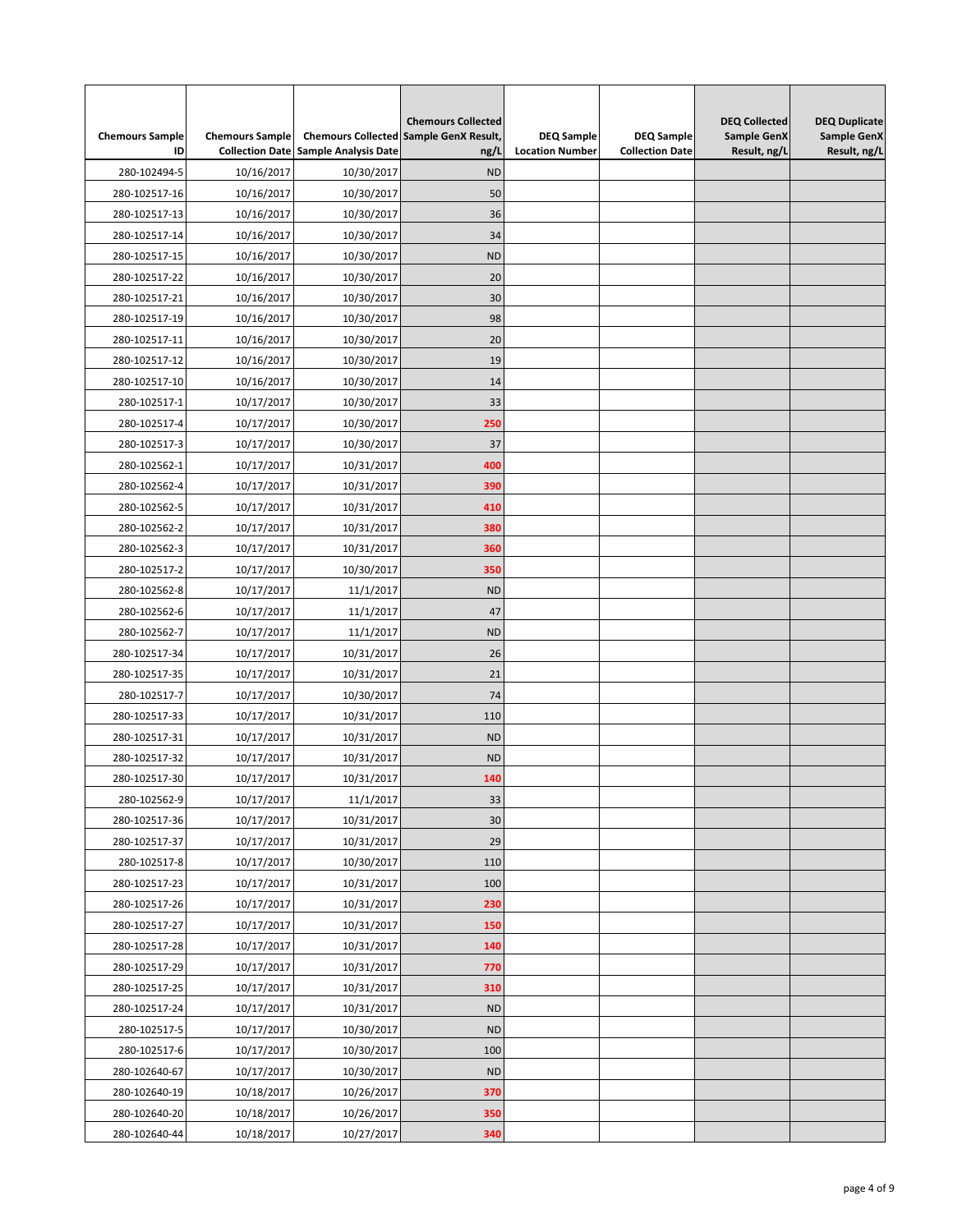| <b>Chemours Sample</b><br>ID | <b>Chemours Sample</b> | <b>Collection Date Sample Analysis Date</b> | <b>Chemours Collected</b><br><b>Chemours Collected Sample GenX Result,</b><br>ng/L | <b>DEQ Sample</b><br><b>Location Number</b> | <b>DEQ Sample</b><br><b>Collection Date</b> | <b>DEQ Collected</b><br><b>Sample GenX</b><br>Result, ng/L | <b>DEQ Duplicate</b><br><b>Sample GenX</b><br>Result, ng/L |
|------------------------------|------------------------|---------------------------------------------|------------------------------------------------------------------------------------|---------------------------------------------|---------------------------------------------|------------------------------------------------------------|------------------------------------------------------------|
| 280-102640-56                | 10/18/2017             | 10/30/2017                                  | 920                                                                                |                                             |                                             |                                                            |                                                            |
| 280-102640-54                | 10/18/2017             | 10/30/2017                                  | 90                                                                                 |                                             |                                             |                                                            |                                                            |
| 280-102640-22                | 10/18/2017             | 10/27/2017                                  | 100                                                                                |                                             |                                             |                                                            |                                                            |
| 280-102640-21                | 10/18/2017             | 10/27/2017                                  | 96                                                                                 |                                             |                                             |                                                            |                                                            |
| 280-102640-55                | 10/18/2017             | 10/30/2017                                  | 180                                                                                |                                             |                                             |                                                            |                                                            |
| 280-102640-23                | 10/18/2017             | 10/27/2017                                  | 62                                                                                 |                                             |                                             |                                                            |                                                            |
| 280-102640-46                | 10/18/2017             | 10/27/2017                                  | 530                                                                                |                                             |                                             |                                                            |                                                            |
| 280-102640-52                | 10/18/2017             | 10/30/2017                                  | 360                                                                                |                                             |                                             |                                                            |                                                            |
| 280-102640-53                | 10/18/2017             | 10/30/2017                                  | 350                                                                                |                                             |                                             |                                                            |                                                            |
| 280-102640-47                | 10/18/2017             | 10/27/2017                                  | 81                                                                                 |                                             |                                             |                                                            |                                                            |
| 280-102640-48                | 10/18/2017             | 10/27/2017                                  | 82                                                                                 |                                             |                                             |                                                            |                                                            |
| 280-102640-49                | 10/18/2017             | 10/27/2017                                  | <b>ND</b>                                                                          |                                             |                                             |                                                            |                                                            |
| 280-102640-26                | 10/18/2017             | 10/27/2017                                  | 97                                                                                 |                                             |                                             |                                                            |                                                            |
| 280-102640-50                | 10/18/2017             | 10/27/2017                                  | <b>ND</b>                                                                          |                                             |                                             |                                                            |                                                            |
| 280-102640-51                | 10/18/2017             | 10/27/2017                                  | <b>ND</b>                                                                          |                                             |                                             |                                                            |                                                            |
|                              | 10/18/2017             | 10/27/2017                                  | 200                                                                                |                                             |                                             |                                                            |                                                            |
| 280-102640-42                |                        |                                             | 1200                                                                               |                                             |                                             |                                                            |                                                            |
| 280-102640-43                | 10/18/2017             | 10/30/2017                                  |                                                                                    |                                             |                                             |                                                            |                                                            |
| 280-102640-41                | 10/18/2017             | 10/27/2017                                  | 140                                                                                |                                             |                                             |                                                            |                                                            |
| 280-102640-40                | 10/18/2017             | 10/27/2017                                  | 69                                                                                 |                                             |                                             |                                                            |                                                            |
| 280-102640-39                | 10/18/2017             | 10/27/2017                                  | 80                                                                                 |                                             |                                             |                                                            |                                                            |
| 280-102640-1                 | 10/18/2017             | 10/26/2017                                  | <b>ND</b>                                                                          |                                             |                                             |                                                            |                                                            |
| 280-102640-2                 | 10/18/2017             | 10/26/2017                                  | <b>ND</b>                                                                          |                                             |                                             |                                                            |                                                            |
| 280-102640-25                | 10/18/2017             | 10/27/2017                                  | <b>ND</b>                                                                          |                                             |                                             |                                                            |                                                            |
| 280-102640-24                | 10/18/2017             | 10/27/2017                                  | 500                                                                                |                                             |                                             |                                                            |                                                            |
| 280-102640-18                | 10/18/2017             | 10/26/2017                                  | 39                                                                                 |                                             |                                             |                                                            |                                                            |
| 280-102640-11                | 10/18/2017             | 10/26/2017                                  | 79                                                                                 |                                             |                                             |                                                            |                                                            |
| 280-102640-12                | 10/18/2017             | 10/27/2017                                  | <b>ND</b>                                                                          |                                             |                                             |                                                            |                                                            |
| 280-102640-13                | 10/18/2017             | 10/26/2017                                  | 78                                                                                 |                                             |                                             |                                                            |                                                            |
| 280-102640-14                | 10/18/2017             | 10/26/2017                                  | 170                                                                                |                                             |                                             |                                                            |                                                            |
| 280-102640-16                | 10/18/2017             | 10/26/2017                                  | 34                                                                                 |                                             |                                             |                                                            |                                                            |
| 280-102640-15                | 10/18/2017             | 10/26/2017                                  | 170                                                                                |                                             |                                             |                                                            |                                                            |
| 280-102640-27                | 10/18/2017             | 10/27/2017                                  | 49                                                                                 |                                             |                                             |                                                            |                                                            |
| 280-102640-37                | 10/19/2017             | 10/30/2017                                  | 250                                                                                |                                             |                                             |                                                            |                                                            |
| 280-102640-35                | 10/19/2017             | 10/30/2017                                  | 18                                                                                 |                                             |                                             |                                                            |                                                            |
| 280-102640-28                | 10/19/2017             | 10/30/2017                                  | 420                                                                                |                                             |                                             |                                                            |                                                            |
| 280-102640-36                | 10/19/2017             | 10/30/2017                                  | <b>ND</b>                                                                          |                                             |                                             |                                                            |                                                            |
| 280-102640-29                | 10/19/2017             | 10/30/2017                                  | 260                                                                                |                                             |                                             |                                                            |                                                            |
| 280-102666-28                | 10/19/2017             | 11/2/2017                                   | 480                                                                                |                                             |                                             |                                                            |                                                            |
| 280-102640-74                | 10/19/2017             | 10/30/2017                                  | 230                                                                                |                                             |                                             |                                                            |                                                            |
| 280-102640-75                | 10/19/2017             | 10/30/2017                                  | <b>ND</b>                                                                          |                                             |                                             |                                                            |                                                            |
| 280-102666-27                | 10/19/2017             | 11/2/2017                                   | <b>ND</b>                                                                          |                                             |                                             |                                                            |                                                            |
| 280-102640-30                | 10/19/2017             | 10/30/2017                                  | 250                                                                                |                                             |                                             |                                                            |                                                            |
| 280-102640-73                | 10/19/2017             | 10/30/2017                                  | 390                                                                                |                                             |                                             |                                                            |                                                            |
| 280-102640-71                | 10/19/2017             | 10/30/2017                                  | 390                                                                                |                                             |                                             |                                                            |                                                            |
| 280-102640-32                | 10/19/2017             | 10/30/2017                                  | <b>ND</b>                                                                          |                                             |                                             |                                                            |                                                            |
| 280-102640-31                | 10/19/2017             | 10/30/2017                                  | <b>ND</b>                                                                          |                                             |                                             |                                                            |                                                            |
| 280-102640-33                | 10/19/2017             | 10/30/2017                                  | <b>ND</b>                                                                          |                                             |                                             |                                                            |                                                            |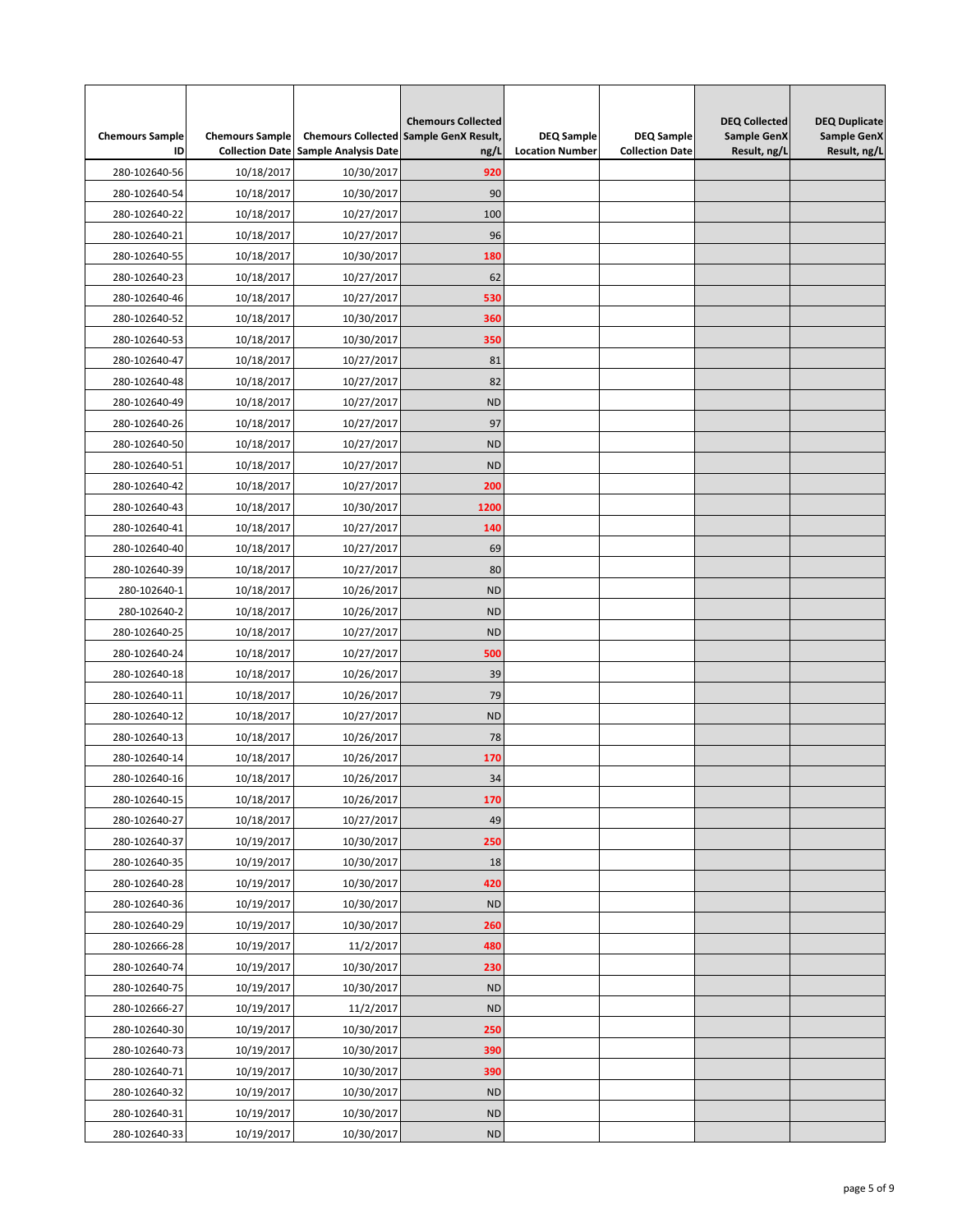| <b>Chemours Sample</b><br>ID | <b>Chemours Sample</b>   | <b>Collection Date Sample Analysis Date</b> | <b>Chemours Collected</b><br><b>Chemours Collected Sample GenX Result,</b><br>ng/L | <b>DEQ Sample</b><br><b>Location Number</b> | <b>DEQ Sample</b><br><b>Collection Date</b> | <b>DEQ Collected</b><br><b>Sample GenX</b><br>Result, ng/L | <b>DEQ Duplicate</b><br><b>Sample GenX</b><br>Result, ng/L |
|------------------------------|--------------------------|---------------------------------------------|------------------------------------------------------------------------------------|---------------------------------------------|---------------------------------------------|------------------------------------------------------------|------------------------------------------------------------|
| 280-102640-34                | 10/19/2017               | 10/30/2017                                  | 59                                                                                 |                                             |                                             |                                                            |                                                            |
| 280-102640-68                | 10/19/2017               | 10/30/2017                                  | 130                                                                                |                                             |                                             |                                                            |                                                            |
| 280-102640-69                | 10/19/2017               | 10/30/2017                                  | <b>ND</b>                                                                          |                                             |                                             |                                                            |                                                            |
| 280-102640-5                 | 10/19/2017               | 10/30/2017                                  | <b>ND</b>                                                                          |                                             |                                             |                                                            |                                                            |
| 280-102640-6                 | 10/19/2017               | 10/30/2017                                  | <b>ND</b>                                                                          |                                             |                                             |                                                            |                                                            |
| 280-102640-7                 | 10/19/2017               | 10/30/2017                                  | <b>ND</b>                                                                          |                                             |                                             |                                                            |                                                            |
| 280-102640-8                 | 10/19/2017               | 10/30/2017                                  | <b>ND</b>                                                                          |                                             |                                             |                                                            |                                                            |
| 280-102640-70                |                          |                                             | 140                                                                                |                                             |                                             |                                                            |                                                            |
| 280-102640-57                | 10/19/2017<br>10/19/2017 | 10/30/2017<br>10/30/2017                    | 1100                                                                               |                                             |                                             |                                                            |                                                            |
| 280-102640-58                | 10/19/2017               | 10/30/2017                                  | 990                                                                                |                                             |                                             |                                                            |                                                            |
|                              |                          |                                             | <b>ND</b>                                                                          |                                             |                                             |                                                            |                                                            |
| 280-102640-3                 | 10/19/2017               | 10/30/2017                                  |                                                                                    |                                             |                                             |                                                            |                                                            |
| 280-102640-4                 | 10/19/2017               | 10/30/2017                                  | <b>ND</b>                                                                          |                                             |                                             |                                                            |                                                            |
| 280-102640-9                 | 10/19/2017               | 10/30/2017                                  | 14                                                                                 |                                             |                                             |                                                            |                                                            |
| 280-102640-10                | 10/19/2017               | 10/26/2017                                  | 28                                                                                 |                                             |                                             |                                                            |                                                            |
| 280-102666-26                | 10/19/2017               | 11/2/2017                                   | <b>ND</b>                                                                          |                                             |                                             |                                                            |                                                            |
| 280-102640-62                | 10/19/2017               | 10/30/2017                                  | <b>ND</b>                                                                          |                                             |                                             |                                                            |                                                            |
| 280-102640-59                | 10/19/2017               | 10/30/2017                                  | 16                                                                                 |                                             |                                             |                                                            |                                                            |
| 280-102640-60                | 10/19/2017               | 10/30/2017                                  | 480                                                                                |                                             |                                             |                                                            |                                                            |
| 280-102640-76                | 10/19/2017               | 10/30/2017                                  | 44                                                                                 |                                             |                                             |                                                            |                                                            |
| 280-102640-72                | 10/19/2017               | 10/30/2017                                  | 31                                                                                 |                                             |                                             |                                                            |                                                            |
| 280-102640-61                | 10/19/2017               | 10/30/2017                                  | 430                                                                                |                                             |                                             |                                                            |                                                            |
| 280-102640-66                | 10/19/2017               | 10/30/2017                                  | <b>ND</b>                                                                          |                                             |                                             |                                                            |                                                            |
| 280-102640-65                | 10/19/2017               | 10/30/2017                                  | 12                                                                                 |                                             |                                             |                                                            |                                                            |
| 280-102640-64                | 10/19/2017               | 10/30/2017                                  | 21                                                                                 |                                             |                                             |                                                            |                                                            |
| 280-102640-63                | 10/19/2017               | 10/30/2017                                  | 14                                                                                 |                                             |                                             |                                                            |                                                            |
| 280-102666-29                | 10/20/2017               | 11/4/2017                                   | 26                                                                                 |                                             |                                             |                                                            |                                                            |
| 280-102666-30                | 10/20/2017               | 11/4/2017                                   | 21                                                                                 |                                             |                                             |                                                            |                                                            |
| 280-102666-25                | 10/20/2017               | 11/4/2017                                   | <b>ND</b>                                                                          |                                             |                                             |                                                            |                                                            |
| 280-102666-24                | 10/20/2017               | 11/4/2017                                   | <b>ND</b>                                                                          |                                             |                                             |                                                            |                                                            |
| 280-102666-23                | 10/20/2017               | 11/4/2017                                   | 42                                                                                 |                                             |                                             |                                                            |                                                            |
| 280-102666-20                | 10/20/2017               | 11/4/2017                                   | 11                                                                                 |                                             |                                             |                                                            |                                                            |
| 280-102666-19                | 10/20/2017               | 11/4/2017                                   | <b>ND</b>                                                                          |                                             |                                             |                                                            |                                                            |
| 280-102666-21                | 10/20/2017               | 11/4/2017                                   | 60                                                                                 |                                             |                                             |                                                            |                                                            |
| 280-102666-17                | 10/20/2017               | 11/4/2017                                   | <b>ND</b>                                                                          |                                             |                                             |                                                            |                                                            |
| 280-102666-18                | 10/20/2017               | 11/4/2017                                   | <b>ND</b>                                                                          |                                             |                                             |                                                            |                                                            |
| 280-102666-32                | 10/20/2017               | 11/4/2017                                   | 68                                                                                 |                                             |                                             |                                                            |                                                            |
| 280-102666-31                | 10/20/2017               | 11/4/2017                                   | 380                                                                                |                                             |                                             |                                                            |                                                            |
| 280-102666-22                | 10/20/2017               | 11/4/2017                                   | 13                                                                                 |                                             |                                             |                                                            |                                                            |
| 280-102666-9                 | 10/20/2017               | 11/3/2017                                   | <b>ND</b>                                                                          |                                             |                                             |                                                            |                                                            |
| 280-102666-10                | 10/20/2017               | 11/3/2017                                   | <b>ND</b>                                                                          |                                             |                                             |                                                            |                                                            |
| 280-102666-8                 | 10/20/2017               | 11/3/2017                                   | <b>ND</b>                                                                          |                                             |                                             |                                                            |                                                            |
| 280-102666-1                 | 10/20/2017               | 11/3/2017                                   | 47                                                                                 |                                             |                                             |                                                            |                                                            |
| 280-102666-2                 | 10/20/2017               | 11/3/2017                                   | 41                                                                                 |                                             |                                             |                                                            |                                                            |
| 280-102666-5                 | 10/20/2017               | 11/3/2017                                   | 19                                                                                 |                                             |                                             |                                                            |                                                            |
| 280-102666-4                 | 10/20/2017               | 11/3/2017                                   | 360                                                                                |                                             |                                             |                                                            |                                                            |
| 280-102666-3                 | 10/20/2017               | 11/3/2017                                   | 360                                                                                |                                             |                                             |                                                            |                                                            |
| 280-102666-6                 | 10/20/2017               | 11/3/2017                                   | 410                                                                                |                                             |                                             |                                                            |                                                            |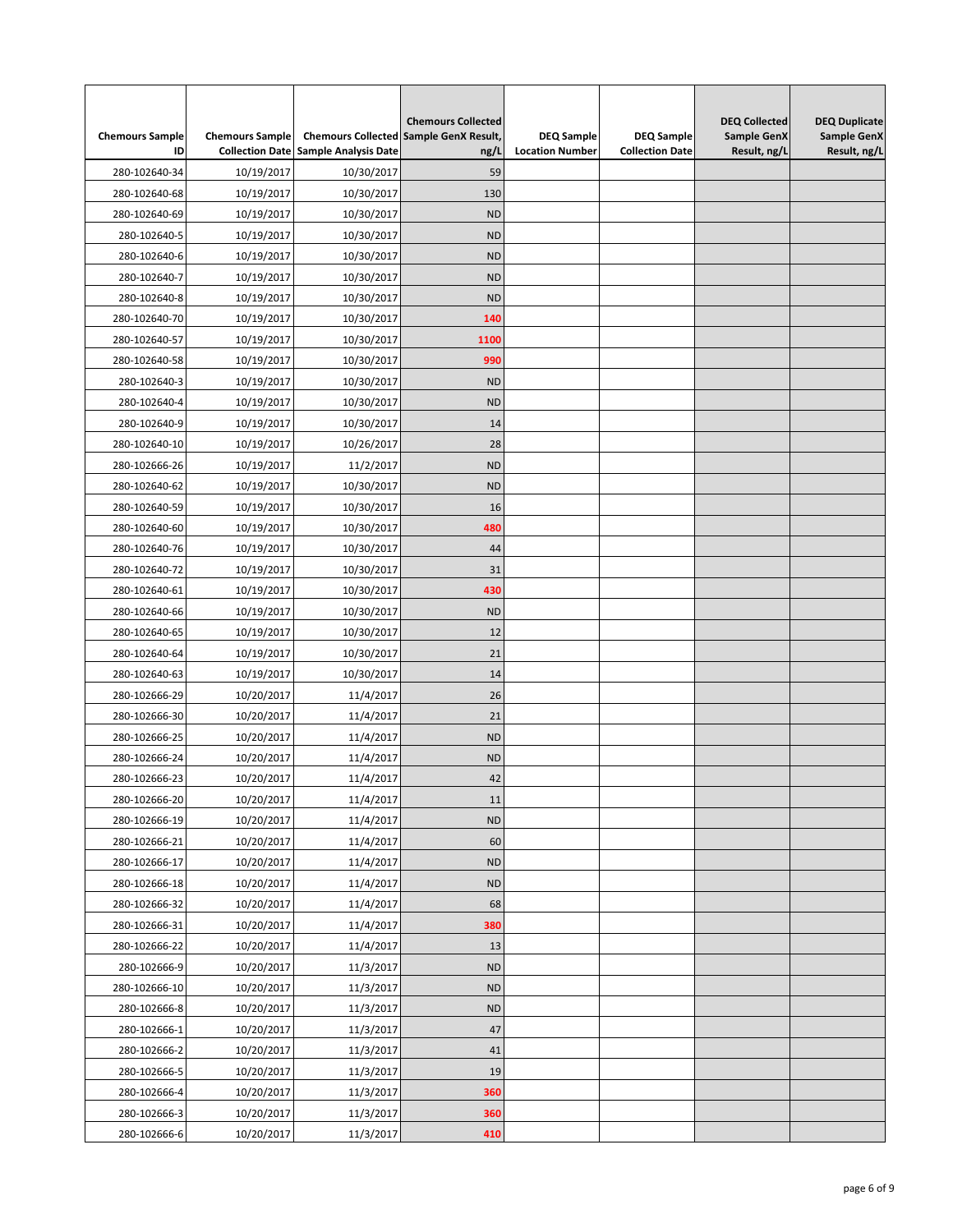| <b>Chemours Sample</b><br>ID | <b>Chemours Sample</b> | <b>Collection Date Sample Analysis Date</b> | <b>Chemours Collected</b><br><b>Chemours Collected Sample GenX Result,</b><br>ng/L | <b>DEQ Sample</b><br><b>Location Number</b> | <b>DEQ Sample</b><br><b>Collection Date</b> | <b>DEQ Collected</b><br>Sample GenX<br>Result, ng/L | <b>DEQ Duplicate</b><br><b>Sample GenX</b><br>Result, ng/L |
|------------------------------|------------------------|---------------------------------------------|------------------------------------------------------------------------------------|---------------------------------------------|---------------------------------------------|-----------------------------------------------------|------------------------------------------------------------|
| 280-102813-27                | 10/23/2017             | 11/7/2017                                   | <b>ND</b>                                                                          |                                             |                                             |                                                     |                                                            |
| 280-102813-28                | 10/23/2017             | 11/7/2017                                   | 95                                                                                 |                                             |                                             |                                                     |                                                            |
| 280-102813-29                | 10/23/2017             | 11/7/2017                                   | <b>ND</b>                                                                          |                                             |                                             |                                                     |                                                            |
| 280-102813-30                | 10/23/2017             | 11/7/2017                                   | <b>ND</b>                                                                          |                                             |                                             |                                                     |                                                            |
| 280-102813-36                | 10/23/2017             | 11/7/2017                                   | 150                                                                                |                                             |                                             |                                                     |                                                            |
| 280-102813-4                 | 10/23/2017             | 11/7/2017                                   | 39                                                                                 |                                             |                                             |                                                     |                                                            |
| 280-102813-31                | 10/23/2017             | 11/7/2017                                   | 4000                                                                               |                                             |                                             |                                                     |                                                            |
| 280-102813-32                | 10/23/2017             | 11/7/2017                                   | 98                                                                                 |                                             |                                             |                                                     |                                                            |
| 280-102813-34                | 10/23/2017             | 11/7/2017                                   | 33                                                                                 |                                             |                                             |                                                     |                                                            |
| 280-102813-35                | 10/23/2017             | 11/7/2017                                   | 21                                                                                 |                                             |                                             |                                                     |                                                            |
| 280-102813-33                | 10/23/2017             | 11/7/2017                                   | 19                                                                                 |                                             |                                             |                                                     |                                                            |
| 280-102813-5                 | 10/23/2017             | 11/7/2017                                   | <b>ND</b>                                                                          |                                             |                                             |                                                     |                                                            |
| 280-102813-6                 | 10/23/2017             | 11/7/2017                                   | 1000                                                                               |                                             |                                             |                                                     |                                                            |
| 280-102813-3                 | 10/23/2017             | 11/7/2017                                   | 25                                                                                 |                                             |                                             |                                                     |                                                            |
| 280-102813-2                 | 10/23/2017             | 11/7/2017                                   | <b>ND</b>                                                                          |                                             |                                             |                                                     |                                                            |
| 280-102813-37                | 10/23/2017             | 11/7/2017                                   | <b>ND</b>                                                                          |                                             |                                             |                                                     |                                                            |
| 280-102813-11                | 10/24/2017             | 11/7/2017                                   | 320                                                                                |                                             |                                             |                                                     |                                                            |
| 280-102813-12                | 10/24/2017             | 11/7/2017                                   | 220                                                                                |                                             |                                             |                                                     |                                                            |
| 280-102939-16                | 10/24/2017             | 11/9/2017                                   | <b>ND</b>                                                                          |                                             |                                             |                                                     |                                                            |
| 280-102939-17                | 10/24/2017             | 11/9/2017                                   | 22                                                                                 |                                             |                                             |                                                     |                                                            |
| 280-102813-19                | 10/24/2017             | 11/7/2017                                   | 42                                                                                 |                                             |                                             |                                                     |                                                            |
| 280-102813-20                | 10/24/2017             | 11/7/2017                                   | 42                                                                                 |                                             |                                             |                                                     |                                                            |
| 280-102813-13                | 10/24/2017             | 11/7/2017                                   | 830                                                                                |                                             |                                             |                                                     |                                                            |
| 280-102813-14                | 10/24/2017             | 11/7/2017                                   | <b>ND</b>                                                                          |                                             |                                             |                                                     |                                                            |
| 280-102813-15                | 10/24/2017             | 11/7/2017                                   | <b>ND</b>                                                                          |                                             |                                             |                                                     |                                                            |
| 280-102939-18                | 10/24/2017             | 11/9/2017                                   | 700                                                                                |                                             |                                             |                                                     |                                                            |
| 280-102813-16                | 10/24/2017             | 11/7/2017                                   | <b>ND</b>                                                                          |                                             |                                             |                                                     |                                                            |
| 280-102813-17                | 10/24/2017             | 11/7/2017                                   | <b>ND</b>                                                                          |                                             |                                             |                                                     |                                                            |
| 280-102813-10                | 10/24/2017             | 11/7/2017                                   | 530                                                                                |                                             |                                             |                                                     |                                                            |
| 280-102813-8                 | 10/24/2017             | 11/7/2017                                   | 18                                                                                 |                                             |                                             |                                                     |                                                            |
| 280-102813-26                |                        |                                             | 540                                                                                |                                             |                                             |                                                     |                                                            |
|                              | 10/24/2017             | 11/9/2017<br>11/9/2017                      |                                                                                    |                                             |                                             |                                                     |                                                            |
| 280-102813-25                | 10/24/2017             |                                             | 960                                                                                |                                             |                                             |                                                     |                                                            |
| 280-102813-24                | 10/24/2017             | 11/9/2017                                   | 960                                                                                |                                             |                                             |                                                     |                                                            |
| 280-102813-23                | 10/24/2017             | 11/9/2017                                   | 1300                                                                               |                                             |                                             |                                                     |                                                            |
| 280-102813-22                | 10/24/2017             | 11/9/2017                                   | 630                                                                                |                                             |                                             |                                                     |                                                            |
| 280-102813-21                | 10/24/2017             | 11/9/2017                                   | 630                                                                                |                                             |                                             |                                                     |                                                            |
| 280-102813-9                 | 10/24/2017             | 11/7/2017                                   | 11                                                                                 |                                             |                                             |                                                     |                                                            |
| 280-102939-3                 | 10/25/2017             | 11/8/2017                                   | <b>ND</b>                                                                          |                                             |                                             |                                                     |                                                            |
| 280-102939-22                | 10/25/2017             | 11/8/2017                                   | 12                                                                                 |                                             |                                             |                                                     |                                                            |
| 280-102939-24                | 10/25/2017             | 11/7/2017                                   | <b>ND</b>                                                                          |                                             |                                             |                                                     |                                                            |
| 280-102939-25                | 10/25/2017             | 11/7/2017                                   | 260                                                                                |                                             |                                             |                                                     |                                                            |
| 280-102939-36                | 10/25/2017             | 11/7/2017                                   | <b>ND</b>                                                                          |                                             |                                             |                                                     |                                                            |
| 280-102939-20                | 10/25/2017             | 11/8/2017                                   | <b>ND</b>                                                                          |                                             |                                             |                                                     |                                                            |
| 280-102939-21                | 10/25/2017             | 11/8/2017                                   | <b>ND</b>                                                                          |                                             |                                             |                                                     |                                                            |
| 280-102939-23                | 10/25/2017             | 11/8/2017                                   | <b>ND</b>                                                                          |                                             |                                             |                                                     |                                                            |
| 280-102939-1                 | 10/25/2017             | 11/8/2017                                   | 790                                                                                |                                             |                                             |                                                     |                                                            |
| 280-102939-2                 | 10/25/2017             | 11/8/2017                                   | 120                                                                                |                                             |                                             |                                                     |                                                            |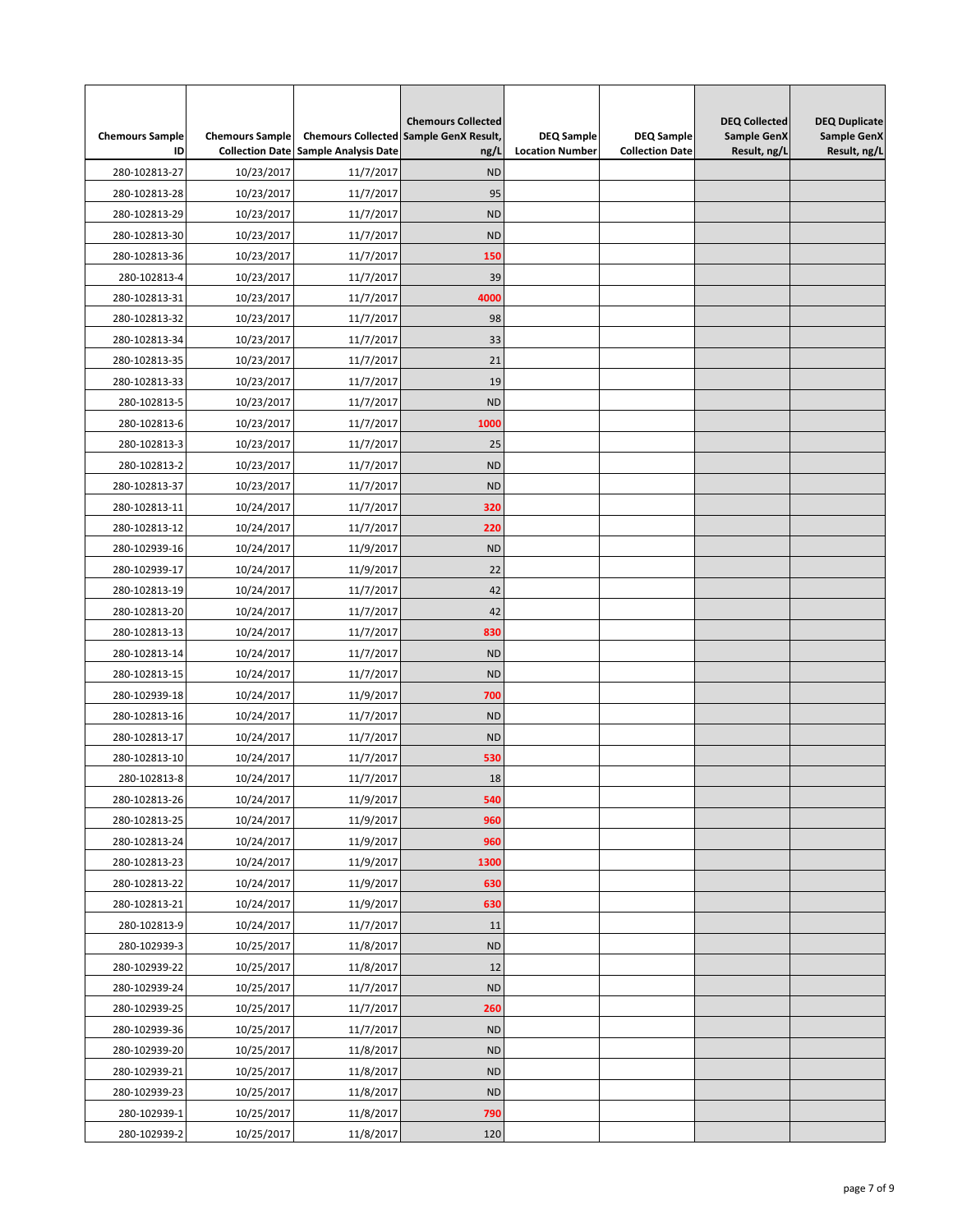| <b>Chemours Sample</b><br>ID | <b>Chemours Sample</b> | <b>Collection Date Sample Analysis Date</b> | <b>Chemours Collected</b><br><b>Chemours Collected Sample GenX Result,</b><br>ng/L | <b>DEQ Sample</b><br><b>Location Number</b> | <b>DEQ Sample</b><br><b>Collection Date</b> | <b>DEQ Collected</b><br><b>Sample GenX</b><br>Result, ng/L | <b>DEQ Duplicate</b><br><b>Sample GenX</b><br>Result, ng/L |
|------------------------------|------------------------|---------------------------------------------|------------------------------------------------------------------------------------|---------------------------------------------|---------------------------------------------|------------------------------------------------------------|------------------------------------------------------------|
| 280-102939-6                 | 10/26/2017             | 11/7/2017                                   | 250                                                                                |                                             |                                             |                                                            |                                                            |
| 280-102939-4                 | 10/26/2017             | 11/7/2017                                   | 230                                                                                |                                             |                                             |                                                            |                                                            |
| 280-102939-5                 | 10/26/2017             | 11/7/2017                                   | 220                                                                                |                                             |                                             |                                                            |                                                            |
| 280-102939-35                | 10/26/2017             | 11/9/2017                                   | 99                                                                                 |                                             |                                             |                                                            |                                                            |
| 280-102939-12                | 10/26/2017             | 11/7/2017                                   | <b>ND</b>                                                                          |                                             |                                             |                                                            |                                                            |
|                              |                        |                                             |                                                                                    |                                             |                                             |                                                            |                                                            |
| 280-102939-10                | 10/26/2017             | 11/7/2017                                   | 250                                                                                |                                             |                                             |                                                            |                                                            |
| 280-102939-7                 | 10/26/2017             | 11/7/2017                                   | 12                                                                                 |                                             |                                             |                                                            |                                                            |
| 280-102939-11                | 10/26/2017             | 11/7/2017                                   | 16                                                                                 |                                             |                                             |                                                            |                                                            |
| 280-102939-14                | 10/26/2017             | 11/7/2017                                   | 70                                                                                 |                                             |                                             |                                                            |                                                            |
| 280-102939-15                | 10/26/2017             | 11/7/2017                                   | <b>ND</b>                                                                          |                                             |                                             |                                                            |                                                            |
| 280-102939-8                 | 10/26/2017             | 11/7/2017                                   | 89                                                                                 |                                             |                                             |                                                            |                                                            |
| 280-102939-13                | 10/26/2017             | 11/7/2017                                   | 87                                                                                 |                                             |                                             |                                                            |                                                            |
| 280-102939-30                | 10/26/2017             | 11/9/2017                                   | <b>ND</b>                                                                          |                                             |                                             |                                                            |                                                            |
| 280-102939-31                | 10/26/2017             | 11/9/2017                                   | <b>ND</b>                                                                          |                                             |                                             |                                                            |                                                            |
| 280-102939-28                | 10/26/2017             | 11/9/2017                                   | 150                                                                                |                                             |                                             |                                                            |                                                            |
| 280-102939-29                | 10/26/2017             | 11/9/2017                                   | 91                                                                                 |                                             |                                             |                                                            |                                                            |
| 280-102939-33                | 10/26/2017             | 11/9/2017                                   | 24                                                                                 |                                             |                                             |                                                            |                                                            |
| 280-102939-34                | 10/26/2017             | 11/9/2017                                   | <b>ND</b>                                                                          |                                             |                                             |                                                            |                                                            |
| 280-102939-9                 | 10/26/2017             | 11/7/2017                                   | <b>ND</b>                                                                          |                                             |                                             |                                                            |                                                            |
| 280-102939-32                | 10/26/2017             | 11/9/2017                                   | <b>ND</b>                                                                          |                                             |                                             |                                                            |                                                            |
| 280-102969-10                | 10/27/2017             | 11/11/2017                                  | 16                                                                                 |                                             |                                             |                                                            |                                                            |
| 280-102969-1                 | 10/27/2017             | 11/9/2017                                   | <b>ND</b>                                                                          |                                             |                                             |                                                            |                                                            |
| 280-102969-2                 | 10/27/2017             | 11/9/2017                                   | <b>ND</b>                                                                          |                                             |                                             |                                                            |                                                            |
| 280-102969-3                 | 10/27/2017             | 11/9/2017                                   | <b>ND</b>                                                                          |                                             |                                             |                                                            |                                                            |
| 280-102969-6                 | 10/27/2017             | 11/9/2017                                   | 520                                                                                |                                             |                                             |                                                            |                                                            |
| 280-102969-8                 | 10/27/2017             | 11/11/2017                                  | 110                                                                                |                                             |                                             |                                                            |                                                            |
| 280-102969-4                 | 10/27/2017             | 11/9/2017                                   | 250                                                                                |                                             |                                             |                                                            |                                                            |
| 280-102969-5                 | 10/27/2017             | 11/9/2017                                   | 370                                                                                |                                             |                                             |                                                            |                                                            |
| 280-102969-7                 | 10/27/2017             | 11/9/2017                                   | 71                                                                                 |                                             |                                             |                                                            |                                                            |
| 280-103003-7                 | 10/30/2017             | 11/11/2017                                  | <b>ND</b>                                                                          |                                             |                                             |                                                            |                                                            |
| 280-103003-9                 | 10/30/2017             | 11/11/2017                                  | 270                                                                                |                                             |                                             |                                                            |                                                            |
| 280-103003-8                 | 10/30/2017             | 11/11/2017                                  | 340                                                                                |                                             |                                             |                                                            |                                                            |
| 280-103003-6                 | 10/30/2017             | 11/11/2017                                  | 84                                                                                 |                                             |                                             |                                                            |                                                            |
| 280-103003-5                 | 10/30/2017             | 11/11/2017                                  | 17                                                                                 |                                             |                                             |                                                            |                                                            |
| 280-103117-1                 | 10/31/2017             | 11/11/2017                                  | 35                                                                                 |                                             |                                             |                                                            |                                                            |
| 280-103117-2                 | 10/31/2017             | 11/11/2017                                  | 35                                                                                 |                                             |                                             |                                                            |                                                            |
| 280-103395-1                 | 11/6/2017              | 11/20/2017                                  | 340                                                                                |                                             |                                             |                                                            |                                                            |
| 280-103395-3                 | 11/7/2017              | 11/20/2017                                  | 11                                                                                 |                                             |                                             |                                                            |                                                            |
| 280-103508-5                 | 11/9/2017              | 11/24/2017                                  | 240                                                                                |                                             |                                             |                                                            |                                                            |
| 280-103508-2                 | 11/9/2017              | 11/24/2017                                  | <b>ND</b>                                                                          |                                             |                                             |                                                            |                                                            |
| 280-103508-4                 | 11/9/2017              | 11/24/2017                                  | 88                                                                                 |                                             |                                             |                                                            |                                                            |
| 280-103508-3                 | 11/9/2017              | 11/24/2017                                  | 89                                                                                 |                                             |                                             |                                                            |                                                            |
| 280-103508-9                 | 11/10/2017             | 11/24/2017                                  | <b>ND</b>                                                                          |                                             |                                             |                                                            |                                                            |
| 280-103508-8                 | 11/10/2017             | 11/24/2017                                  | <b>ND</b>                                                                          |                                             |                                             |                                                            |                                                            |
| 280-103508-7                 | 11/10/2017             | 11/24/2017                                  | <b>ND</b>                                                                          |                                             |                                             |                                                            |                                                            |
| 280-103584-2                 | 11/13/2017             | 11/27/2017                                  | ND                                                                                 |                                             |                                             |                                                            |                                                            |
| 280-103584-3                 | 11/13/2017             | 11/27/2017                                  | ND                                                                                 |                                             |                                             |                                                            |                                                            |